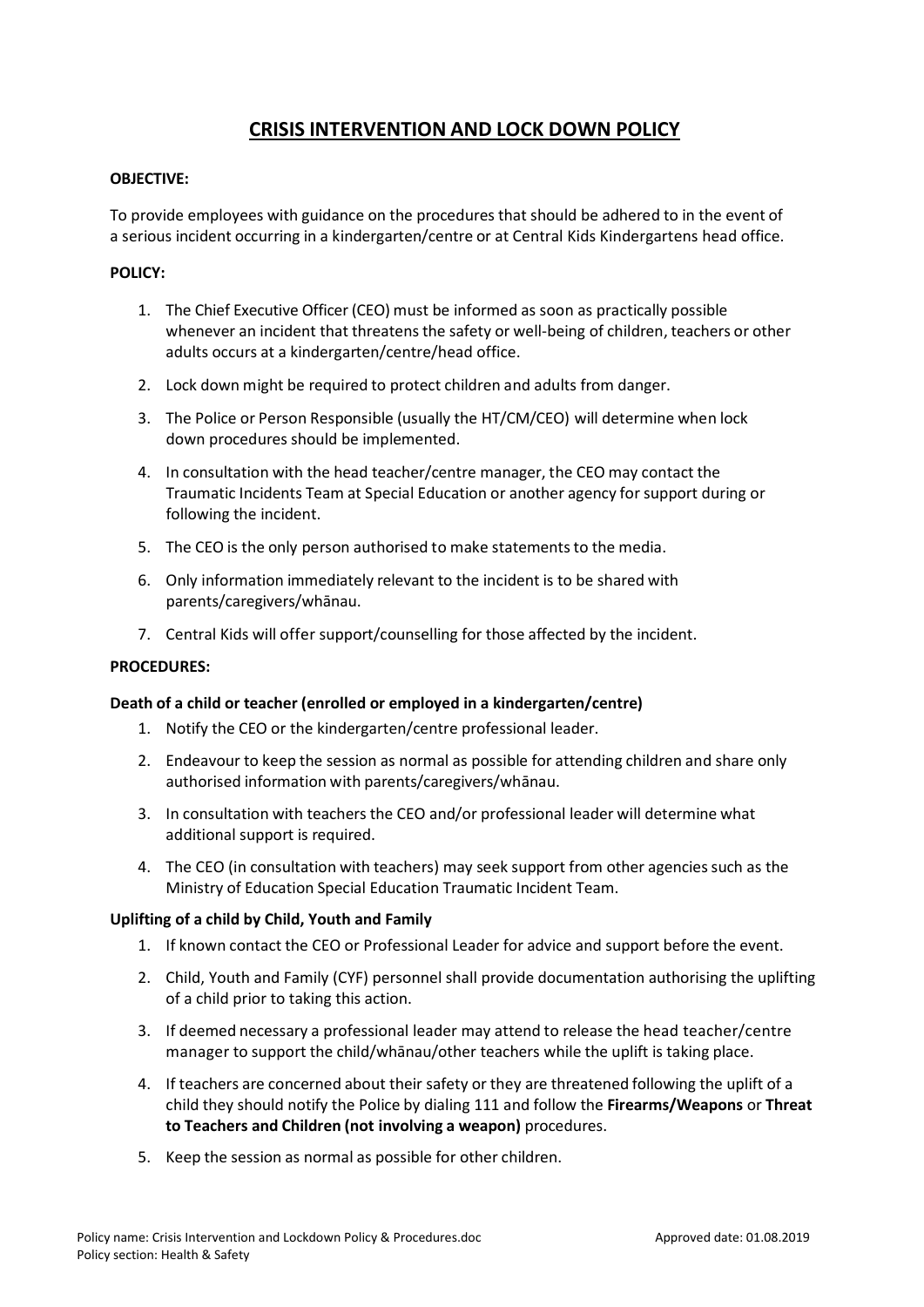### **Poisoning of child or adult**

- 1. Assess the situation seize and/or isolate containers/packets/plantsfor identification. Identify those involved and isolate immediately.
- 2. Contact the ambulance service immediately and advise what has occurred and what (if anything) is known about the poison involved.
- 3. Stay on the telephone and follow the directions of the call centre operator.
- 4. Using an alternate phone, contact the National Poison Centre on 0800 764 766 **after** calling the ambulance. Advise what (if anything) is known about the poison involved.
- 5. A teacher must remain with the affected child/children/adult at all times, monitor their well-being and follow the instructions of the call centre operator until the ambulance arrives.
- 6. Contact the parent/caregiver/whānau as soon as possible.
- 7. Notify Central Kids head office for support and placement of extra adults if needed.

#### **Bomb Threat**

- 1. In the case of an unidentified or suspicious parcel/object in the grounds or building, evacuate children and adults to a safe place immediately (take rolls and a mobile phone).
- 2. Notify Police by dialing 111 and follow their instructions.
- 3. Notify Central Kids head office as soon as possible.
- 4. In the case of a telephone call to say a bomb is on the premises follow the above procedure.

#### **Hostage Situation**

- 1. In the case of a hostage situation comply with the demands of the offender(s).
- 2. If possible implement lock down procedures or gather children and adults and evacuate to a safe place.
- 3. Try to keep children/adults and visitors calm.
- 4. If safe/possible notify the Police by dialing 111 and follow their instructions.
- 5. Notify Central Kids head office as soon as possible.

#### **Kidnapping/Abduction**

- 1. If the incident is witnessed, record the description of those involved; car, license plate number, any other witnesses etc. Do not put yourself in danger when gathering information.
- 2. Note the time of the incident and number of children/adults involved.
- 3. If safe/possible notify the Police by dialing 111 and follow their instructions.
- 4. Take children inside and if necessary implement lock down procedures.
- 5. Complete a roll count.
- 6. Notify Central Kids head office as soon as possible.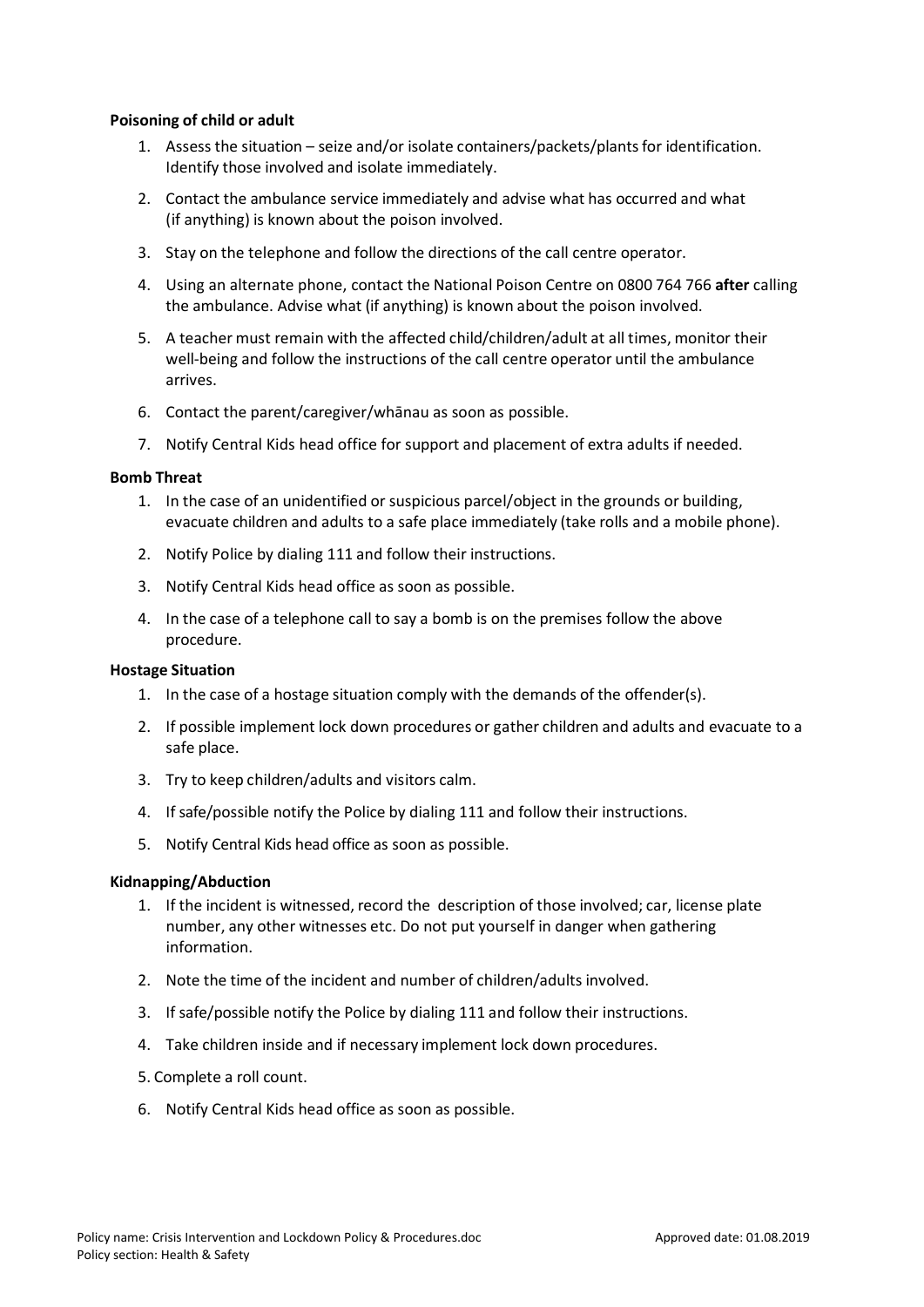## **Firearms/Weapons**

- 1. If a firearm or other weapon is brought into the kindergarten/centre/head office grounds implement lockdown procedures.
- 2. If this is not possible evacuate children and adults to a safe place if this can be done without further endangering anyone.
- 3. Try to keep children and adults calm.
- 4. Comply with the instructions of the offender.
- 5. If safe/possible notify the police by dialing 111. Follow their instructions.
- 6. Notify Central Kids head office as soon as possible.

## **Threat to Teachers or Children (not involving a weapon)**

- 1. Ask the person to leave and advise the offender that the police will be called if they do not leave.
- 2. Implement lock down procedures if determined necessary.
- 3. If this is not possible gather children and adults together and evacuate to a safe place if this can be done without endangering anyone.
- 4. Try to keep children and adults calm
- 5. As soon as safe/possible notify the police by dialing 111. Follow their instructions.
- 6. Notify Central Kids head office as soon as possible.

## **LOCK DOWN**

Lock down will be used anytime it is determined that adults and children need to be contained and protected inside the kindergarten/centre/head office building. The decision to lock down will be made by the Police or Person Responsible (usually the head teacher/centre manager). The following situations may require lock down procedures to be implemented;

- Bomb Threat
- Hostage Situation
- Threatened Kidnapping/Abduction
- Armed Offender
- Threat to Teachers or Children
- Chemical Spill

## **Procedures for lock down:**

- 1. In the event of a critical event such as those above, the person witnessing the event or the person taking the call from the Police must inform the Person Responsible (usually the head teacher/centre manager) immediately.
- 2. If determined by the person responsible or by the Police that lock down is required the lock down signal (agreed to by the team in advance) will be given to alert other teachers and adults.
- 3. An emergency call (111) should be made to Police as soon as safe/possible (unless the lock down has been initiated by the Police). Central Kids head office should also be informed as soon as possible.
- 4. Follow any instructions given by the Police or other authority (e.g. Fire Service in the case of a chemical spill).